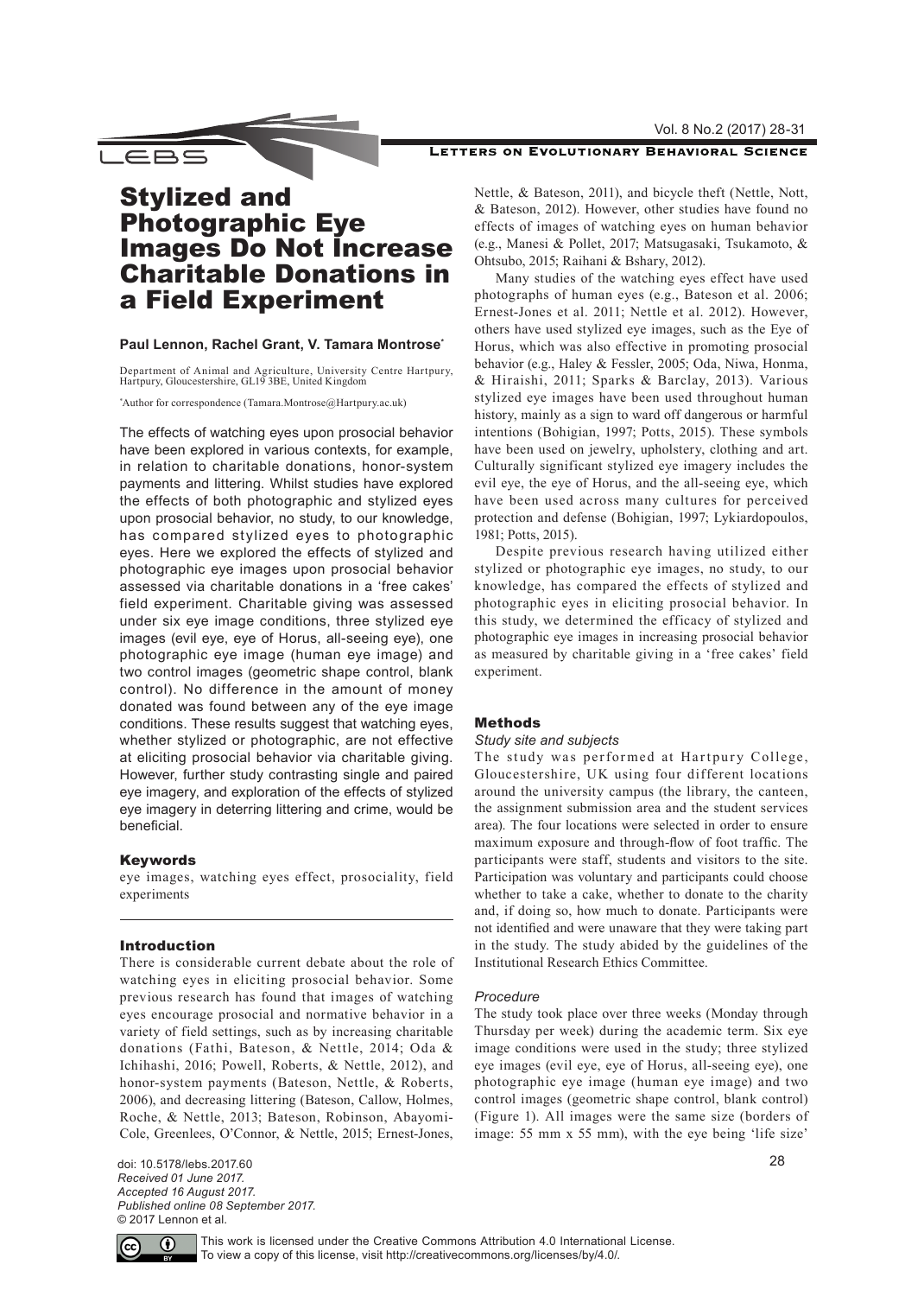

**Figure 1.** Eye image conditions used in the study (1) evil eye, (2) eye of Horus, (3) all-seeing eye, (4) human eye image, (5) geometric shape control and (6) blank control.

in each image (30 mm in diameter), except for the blank control, which contained no image.

Throughout the study period, the conditions were cycled through the four locations with each image being placed in the same location on two occasions and upon different days. This was done with the aim of ensuring that any effects upon charitable donations were due to the eye condition rather than differences in levels of foot traffic between days and locations. Cakes were available daily throughout the study from 10am to 4pm, which coincided with the busiest times of day on campus. At the start of each day, 50 iced sponge cakes with plain white sugar icing and chocolate sweet toppings were laid out on two silver trays (diameter 30 cm, 25 cakes per tray) on a table at each location. The cakes were sourced from local supermarkets, and were of uniform size, shape and decoration. The table also held an orange charity collection tin (for the African Children's Fund), the condition image (55 mm x 55 mm) and a sign saying 'FREE CAKES, HELP YOURSELF! Please consider donating to the African Children's Fund'. The free cakes sign was located at the front of the table in a central position. The condition image was placed between the cakes and the collection tin, in the direct line of sight of anyone approaching the table. The table was un-manned for the duration of the day and no attempts to solicit or entice participants occurred throughout the study. Collection boxes were emptied at the end of each day and the amount of money donated per day in each condition was recorded.

#### *Data analysis*

For each of the six eye image conditions, the amount of money donated and the number of cakes taken per day was recorded. For each of the eight days for each image condition, the ratio of money donated to the number of cakes taken was then calculated. Kruskal-Wallis ANOVAs were conducted to look for differences in i) the ratio of the money donated to the number of cakes taken, ii) the amount of money donated, and iii) the number of cakes taken, between the six eye image conditions. In addition, Mann-Whitney *U* tests were performed to determine if there was a difference in these measures between an eyecondition (combining evil eye, eye of Horus, all-seeing eye, and human eye) and a control condition (combining geometric image and blank image). Kruskall-Wallis ANOVAs were also used to evaluate whether there were any effects of day of the week or location upon the amount of money donated. The statistical significance level was accepted at  $p < 0.05$ . All analyses were carried out in SPSS (version 24.0, SPSS Inc. 2016).

#### Results

There was no significant difference found in the ratio of the money donated to the number of cakes taken  $(\chi^2(5))$  $= 3.177$ ,  $p = .673$ ), the amount of money donated per condition  $(\chi^2(5) = 3.169, p = .674)$  nor the number of cakes taken per eye image condition  $(\chi^2(5) = 2.445, p = .785)$ . No significant differences were also found between the eyecondition and control condition in the ratio of the money donated to the number of cakes taken  $(U = 218.000, n)$ 32,  $n<sub>o</sub> = 16$ ,  $p = .406$ ), the amount of money donated per condition ( $U = 208.500$ ,  $n_1 = 32$ ,  $n_2 = 16$ ,  $p = .299$ ) nor the number of cakes taken per condition ( $U = 220.000$ ,  $n_1 = 32$ ,  $n_2 = 16$ ,  $p = .427$ ). There was no effect of day of the week  $(\chi^2(3) = 6.201, p = .102)$  or location  $(\chi^2(3) = 6.777, p = .079)$ on the amount of money donated. Throughout the study, 1348 cakes were taken and the total value of donations was £172.56 (Evil Eye = £21.83; 225 cakes taken; Eye of Horus = £32.92; 254 cakes taken; All Seeing Eye = £47.31; 225 cakes taken; Human Eye = £29.57; 230 cakes taken; Geometric Pattern Control = £22.64; 240 cakes taken; Blank control =  $£18.29$ ; 174 cakes taken).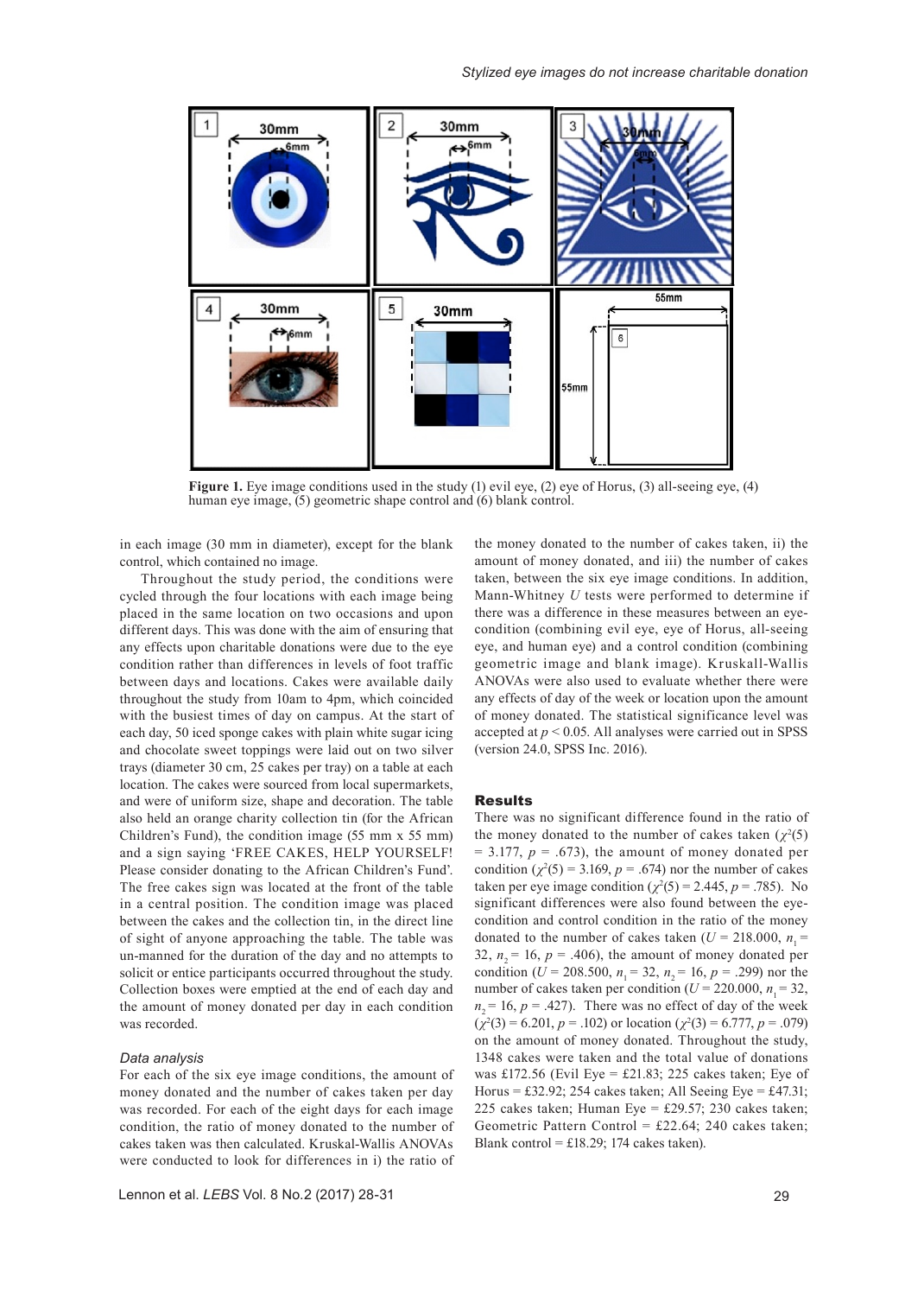## **Discussion**

In this study, we aimed to determine the efficacy of stylized and photographic eye images in increasing prosocial behavior as measured by charitable giving in a field experiment. There was no difference in the donations made between any of the eye image conditions. These results do not suggest that stylized eyes are effective at eliciting prosocial behavior, though neither do they suggest that photographic images of eyes are any more efficacious. These results are somewhat surprising, considering previous work where stylized eyes were found to promote prosocial behavior (e.g., Haley & Fessler, 2005; Oda et al. 2011; Sparks & Barclay, 2013), in addition to the effects of watching eyes seen in previous charitable donation studies (e.g., Oda & Ichihashi, 2016; Powell et al. 2012). The findings of this study do however coincide with a recent meta-analysis suggesting a lack of effect of watching eye imagery on generosity (Northover, Pedersen, Cohen, & Andrews, 2017).

Eye imagery has been suggested as potentially being less effective at enhancing costly forms of prosociality that lack clear benefits to the actor, such as returning lost letters (Manesi & Pollet, 2017). The charitable donations anticipated in this study are not overly costly in terms of time or expense and, in addition, donation to charity is associated with reputational benefits (Milinski, Semmann, & Krambeck, 2002). It is difficult to therefore explain the findings in this context. However, another potential explanation for the lack of effect may relate to the eye symbols used. Eye imagery is culturally important, however, these eye symbols are frequently used in a protective context (Bohigian, 1997; Lykiardopoulos, 1981; Potts, 2015). Potentially, these stylized eyes may be more effective in a defensive context, such as by protecting property, via encouraging adherence to laws or reducing criminal activity, rather than in encouraging prosocial behavior via charitable donations. It is worth noting though that if this was the case, we may have expected enhanced donations within the photographic eye condition. However, this was not found to be any more effective than the other conditions. This is despite photographic images having proven effective in promoting prosocial behavior in other studies (e.g., Bateson et al. 2006; Nettle et al. 2012).

A further explanation to consider is that using single eye images may have not been effective. Research in non-human animals has suggested that pairedness of eye-like stimuli may be biologically significant (Jones, 1980; Mukherjee & Kodandaramaiah, 2015). Paired eye-like stimuli have been found to be more effective in predator deterrence than single eyespots (e.g., Jones, 1980; Mukherjee & Kodandaramaiah, 2015). Previous work into the effects of watching eyes, whether using realistic or stylized eyes, has tended to use paired cues (e.g., Bateson et al. 2006; Manesi & Pollet, 2017; Oda & Ichihashi, 2016; Powell et al. 2012). Whilst use of single eye images coincides with the cultural display of eye imagery (e.g., in evil eye amulets; use of all-seeing eye), using images of single eyes could have rendered our stimuli less biologically significant and may have impacted on their ability to elicit prosocial behavior. The size of the eye images used may also have been important. The eye images used in the study were life-size, however the eye images used in other studies were often larger (e.g.,

#### *Stylized eye images do not increase charitable donation*

Manesi & Pollet, 2007; Nettle et al. 2012; Oda et al. 2011). Whilst similar sized images to those used in this study have elicited charitable giving behavior in previous work (e.g., Oda & Ichihashi, 2016; Powell et al. 2012), the size of the watching eye stimuli may impact on the salience of the cue and is a point to consider in future studies of this nature.

In conclusion, the findings of our study do not suggest that either stylized or photographic eye images elicit prosocial behavior in this charitable donation context. However, further study using paired and single eye imagery, and of stylized eye imagery in other prosocial contexts (such as littering and crime deterrence) would be beneficial.

# Acknowledgement

We would like to thank the anonymous reviewer and Grace Carroll for their valuable comments on the manuscript and local supermarkets for donating the cakes used in the study.

#### References

- Bateson, M., Callow, L., Holmes, J. R., Roche, M. L. R., & Nettle, D. (2013). Do images of 'watching eyes' induce behaviour that is more pro-social or more normative? A field experiment on littering. PloS ONE, 8, e82055. [\(doi: 10.1371/journal.pone.0082055\)](https://doi.org/10.1371/journal.pone.0082055)
- Bateson, M., Nettle, D., & Roberts, G. (2006). Cues of being watched enhance cooperation in a real-world setting. Biology Letters, 2, 412–414. ([doi: 10.1098/](https://doi.org/10.1098/rsbl.2006.0509) [rsbl.2006.0509\)](https://doi.org/10.1098/rsbl.2006.0509)
- Bateson, M., Robinson, R., Abayomi-Cole, T., Greenlees, J., O'Connor, A., & Nettle, D. (2015). Watching eyes on potential litter can reduce littering: evidence from two field experiments. PeerJ, 3, e1443. [\(doi: 10.7717/](https://doi.org/10.7717/peerj.1443) [peerj.1443\)](https://doi.org/10.7717/peerj.1443)
- Bohigian, G. H. (1997). The history of the evil eye and its influence on ophthalmology, medicine and social customs. Documenta Ophthalmologica, 94, 91–100.
- Ernest-Jones, M., Nettle, D., & Bateson, M. (2011). Effects of eye images on everyday cooperative behavior: a field experiment. Evolution and Human Behavior, 32, 172–178. [\(doi: 10.1016/j.evolhumbehav.2010.10.006](https://doi.org/10.1016/j.evolhumbehav.2010.10.006))
- Fathi, M., Bateson, M., & Nettle, D. (2014). Effects of watching eyes and norm cues on charitable giving in a surreptitious behavioral experiment. Evolutionary Psychology, 12, 878–887. ([doi:](https://doi.org/10.1177/147470491401200502)  [10.1177/147470491401200502](https://doi.org/10.1177/147470491401200502))
- Haley, K. J., & Fessler, D. M. (2005). Nobody's watching? Subtle cues affect generosity in an anonymous economic game. Evolution and Human Behavior, 26, 245–256. [\(doi: 10.1016/j.evolhumbehav.2005.01.002](https://doi.org/10.1016/j.evolhumbehav.2005.01.002))
- Jones, R. B. (1980). Reactions of male domestic chicks to two-dimensional eye-like shapes. Animal Behaviour, 28, 212–218. [\(doi: 10.1016/S0003-3472\(80\)80025-X](https://doi.org/10.1016/S0003-3472(80)80025-X))
- Lykiardopoulos, A. (1981). The evil eye: towards an exhaustive study. Folklore, 92, 221–230. [\(doi:](https://doi.org/10.1080/0015587X.1981.9716210)  [10.1080/0015587X.1981.9716210\)](https://doi.org/10.1080/0015587X.1981.9716210)
- Manesi, Z., & Pollet, T. V. (2017). No support for the watching eyes effect across three "lost letter" field experiments. Letters on Evolutionary Behavioral Science, 8, 12–15. [\(doi: 10.5178/lebs.2017.56\)](https://doi.org/10.5178/lebs.2017.56)
- Matsugasaki, K., Tsukamoto, W., & Ohtsubo, Y. (2015). Two failed replications of the watching eyes effect.